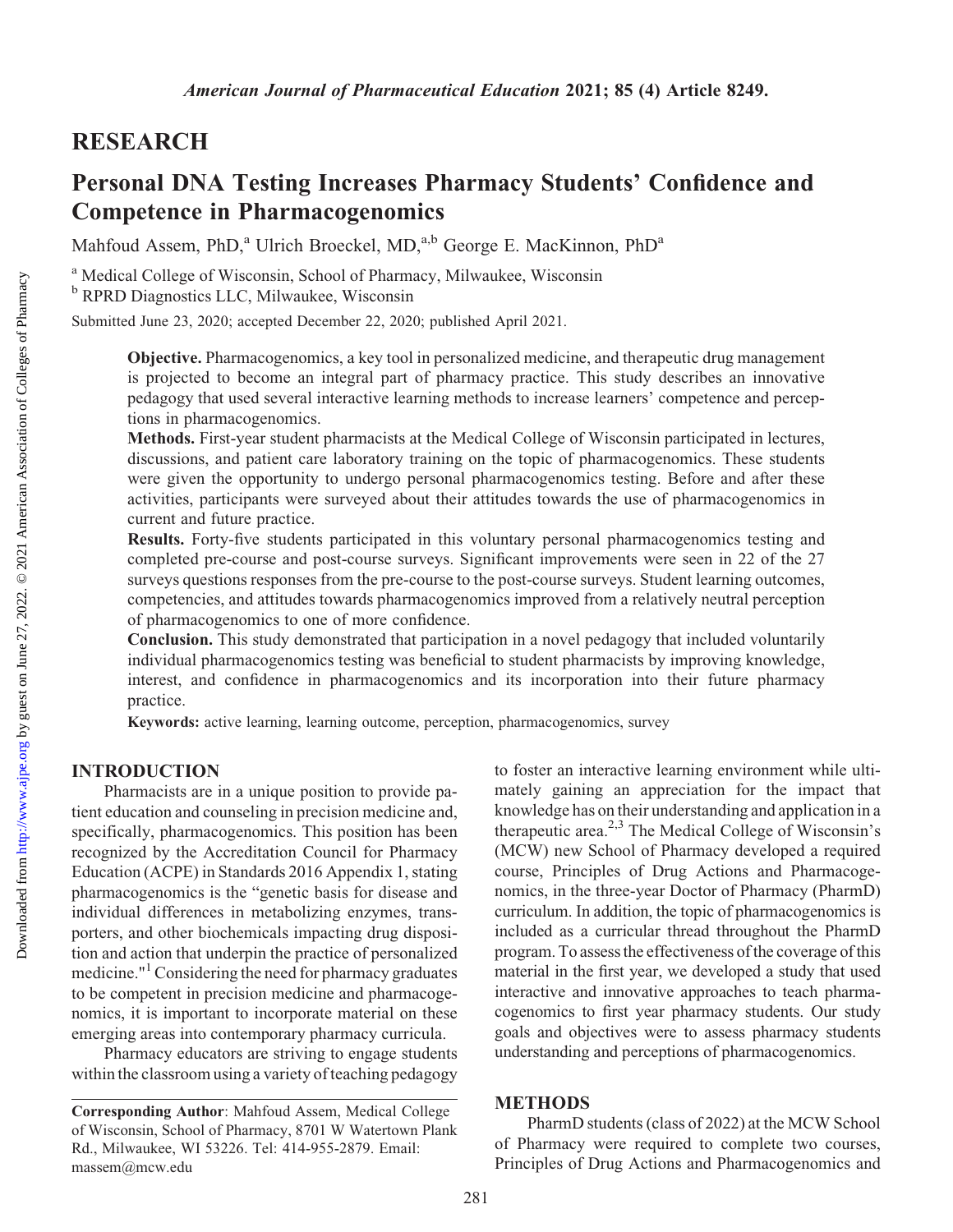Downloaded from

Patient Care Laboratory during their first professional year. These two courses covered a broad range of lectures and practice techniques including basic pharmacology, medicinal chemistry, pharmacokinetics, principle of pharmacogenomics, applications to pharmacokinetics and pharmacodynamics. Additionally, the Clinical Pharmacogenetics Implementation Consortium (CPIC) guidelines, ethics, and patients counseling with respect to pharmacogenomics were covered.

We designed an intervention to allow students to be active participants in their own learning. The activity allowed students, for a temporary time, make the transition from student-learners to patient-learners. Students were asked to complete a pre-and post-intervention attitudinal survey of pharmacogenomics to determine attitudinal changes from baseline, as has been done by others in pharmacy education.4

Participants were asked to complete an anonymous pre-course survey on Qualtrics XM (Qualtrics) prior to starting the course. The survey was administered to assess students' baseline knowledge and attitude towards pharmacogenomics and how they believed they would use pharmacogenomics in their future role as a health care provider. Before completing the pre-course survey, students were provided a consent form that included a detailed description of the purpose, goals, and objectives of the study.

The survey consisted of 27 questions grouped in four categories: assessment of students' knowledge of pharmacogenomics testing, use of the information to counsel patients and other health care providers, application to future clinical pharmacy practices, and comfort with the practice of adapting medication regimens and patient counseling based on genetic information, and their future professional development. The survey items were from the University of Maryland School of Medicine (45% of the questions) $5$  and from an article by Coriolan and colleagues (18% of the questions), $6$  with the remaining created by the authors (37% of the questions). Students' answers on the pre- and post-survey instruments were paired using anonymous self-selected codes. The scoring was performed according to the Likert 5-point scoring. Each choice was assigned a value from 1 to 5, as follows for the respective questions on understanding, confidence, and usefulness of pharmacogenomics:  $(1=no$  understanding/extremely not confident/extremely not useful to  $5$ =thorough understanding/extremely confident/extremely useful). The following scale was used for questions on perceptions of comfort and readiness  $(1=$ strongly disagree, to  $5 =$ strongly agree). During analysis, the data was merged into two groups for percentage calculations: answers 1 and 2 versus answers 3, 4, and 5. The mean

response and standard deviation were also calculated for each question and compared. Student learning outcomes and examinations scores were extracted from ExamSoft (Examsoft Worldwide, Inc).

All of the students were given the opportunity to voluntarily participate in a pharmacogenomics assay performed from a saliva specimen. Following consent, all samples were retained in a locked area and only handled by the investigators until the assays were run by RPRD Diagnostics (Milwaukee, WI). Genomic DNA from saliva was extracted and amplified by multiplex PCR. The PCR products from each student's amplified DNA were pooled, purified, fragmented, labeled, and hybridized to the PharmacoScan Array per the manufacturer's recommendations (ThermoFisher Scientific, Waltham, MA). Arrays were then stained with a fluorescent antibody and scanned on the GeneTitan Multi-Channel Instrument. The data were analyzed using the Axiom Analysis Suite 3.1 (ThermoFisher Scientific). Analysis was performed using the commercially released allele translation table (version R6). Pharmacogenomics data and other relevant demographic data were harvested and anonymously stored.

After the pharmacogenomics testing was conducted, each student who participated was given a copy of their personalized laboratory report. The report provided three sets of data: actionable results with phenotype and gene activity for genes with CPIC guidelines; phenotype and gene activity for genes with known pharmacogenetic functions but without CPIC guidelines; and genotypes for relevant genes that don't yet have any known clinical applications. Students were given two weeks to review their pharmacogenomics results. The genetic testing was 100% focused on genes relevant to pharmacogenomics (ie, mostly drug metabolism genes).

Students were asked to select a few markers of interest based on their and/or their relatives' medication history for a flipped classroom discussion. All students' data were appropriately clustered, assigned to a group based on the data and used to trigger active discussions. Within each cluster, at least one major genetic polymorphism was identified that was later selected as a subject of discussion in small groups of four to six students and in whole class activities using CPIC guidelines and PharmGKB data.

This study was approved by the MCW's institutional review board (IRB) and all participants provided informed consent. According to IRB protocols, genetic data collected from the "pharmacogenomics assay" was maintained by RPRD Diagnostics, and the primary investigators had no direct access to student-specific laboratory results as required by current laws on privacy and confidentiality.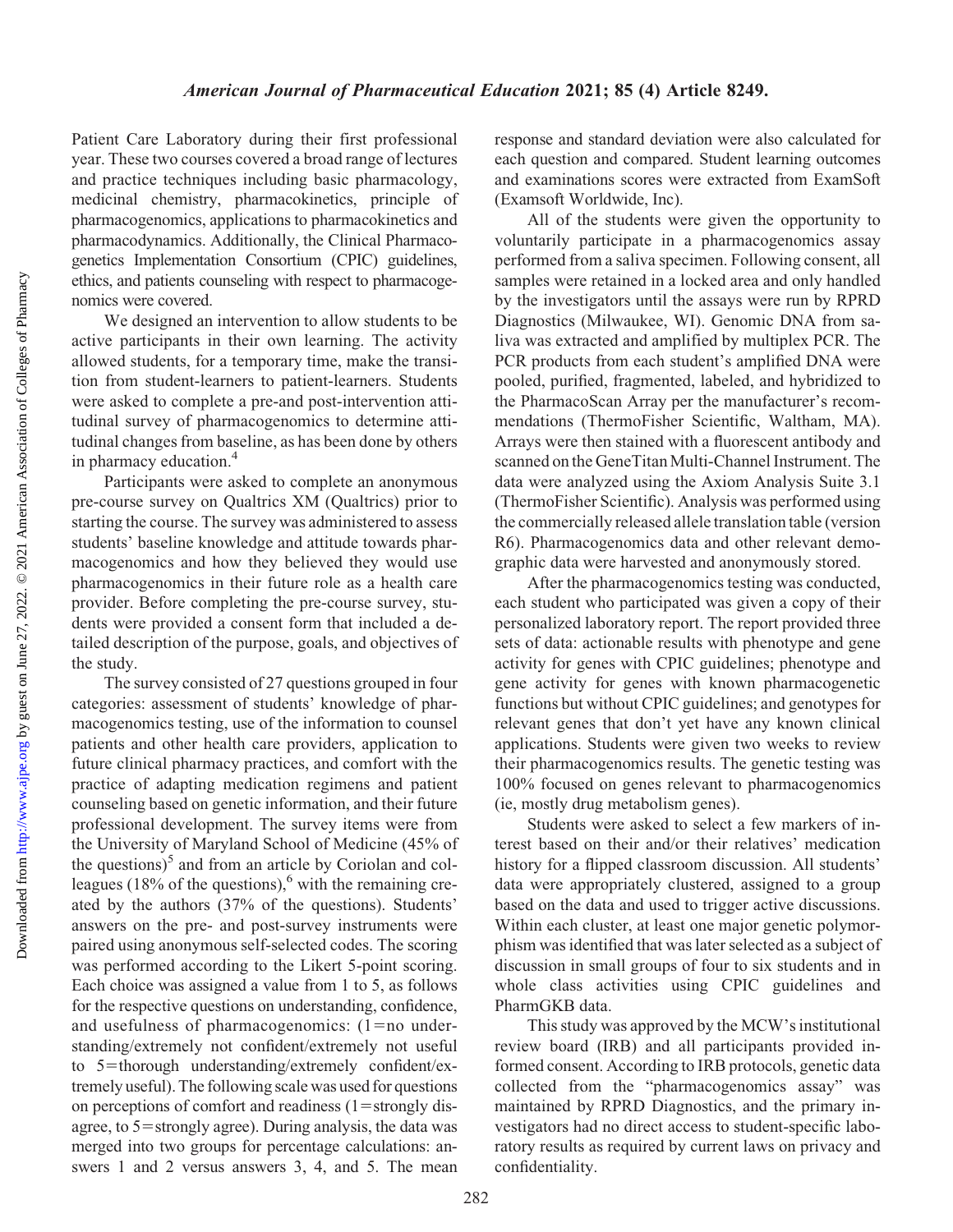#### American Journal of Pharmaceutical Education 2021; 85 (4) Article 8249.

Statistical analyses were performed by R programming software, version 4, using the RStudio platform, version 1.2. All individual questions used a paired Wilcoxon signed-rank test to generate  $p$  values and significance was set at a *p* value under .05.

#### RESULTS

A total of 45 (100%) students were enrolled in both courses and 39 (89%) agreed to personal pharmacogenomic testing. Students were provided with their pharmacogenomics report for analysis and use in class discussions. The students who declined to participate in the genetic testing received mock personal genetic test results to enable them to participate fully in class discussions and not identify them as not having received a personal pharmacogenomic result. The majority of students in the study cohort were 25 years of age, female (60%), Caucasian (60%), and had a bachelor's degree  $(82\%)$ .

From the students' clustered pharmacogenomic data, the following genetic polymorphisms were identified and used to initiate student led discussions: CYP3A5 normal metabolizers (24% heterozygotes and 4.4% homozygotes), which are used in determining tacrolimus dosing; CYP2C9 poor metabolizers (9%), which are used in determining warfarin dosing, CYP2C19 (24.4%) rapid metabolizers, which are used in determining clopidogrel clinical response; and SLC01B1 decreased function (30%), which is used in analyzing a patient's risk of developing rhabdomyolysis while taking statins.

All 45 pharmacy students enrolled in the course completed the pre- and post-course surveys. On the first survey item, which asked about students' understanding of the risks associated with pharmacogenomics, 55.3% of students indicated on the pre-intervention survey that they had little or no grasp of this concept before the course and activities. This percentage dropped to 6.7% after completion of the course (post-survey) (Table 1). Similarly, on the second survey item which evaluated students' knowledge about the potential benefits of pharmacogenomics, students indicated their understanding increased from 62% to 94%. Furthermore, for the following set of questions relating to testing and test results interpretation in a clinical pharmacy setting, students' comprehension increased from an overall average of 32% before the course to 97% after the course (Table 1). The changes in all responses from the pre-course to the post-course survey were significant  $(p<.001)$ .

The next set of survey questions investigated students' confidence in conducting different aspects of pharmacogenomics consulting (Table 2). In terms of student's confidence in consulting patients, 77.8% of students indicated on the pre-survey that they had little or no confidence in their ability to consult patients in pharmacogenomics. After the completion of the courses, this percentage dropped to 4.4% on the post-survey. Concerning the confidence to discuss results with physicians and other prescribers, student confidence increased from 22.2% to 97.8%. The last question assessed student confidence on the possibility of modifying a patient's

| <b>Survey question</b>                                                                            | <b>Pre-Survey Mean (SD)</b> | <b>Post-Survey Mean (SD)</b> |
|---------------------------------------------------------------------------------------------------|-----------------------------|------------------------------|
| The risks of pharmacogenomic testing                                                              | 2.6(1.2)                    | 3.8(0.8)                     |
| The benefits of pharmacogenomic testing                                                           | 2.9(1.2)                    | 4.1 $(0.7)$                  |
| How to interpret pharmacogenomic testing<br>results                                               | 1.8(0.8)                    | 3.7(0.7)                     |
| How pharmacogenomic test results are used in<br>clinical practice                                 | 2.4(1.0)                    | 3.9(0.7)                     |
| The purpose of preemptive pharmacogenomic<br>testing                                              | 2.4(1.1)                    | 4.1 $(0.7)$                  |
| The purpose of reactive pharmacogenomic<br>testing                                                | 2.2(1.1)                    | 4.0(0.7)                     |
| The role of pharmacists in collecting patient<br>samples/specimens for pharmacogenomic<br>testing | 2.2(1.1)                    | 3.9(0.8)                     |
| The role of pharmacists in interpreting<br>pharmacogenomic testing results                        | 2.1(1.0)                    | 4.0(0.7)                     |

Table 1. Pharmacy Students' Understanding of Basic Pharmacogenomics and the Role of the Pharmacist in Personalized Medicine

Survey questions were evaluated using a five-point Likert scale:  $1=$ no understanding,  $2=$ little understanding,  $3=$ average understanding,  $4$ =above average understanding, and  $5$ =thorough understanding

All individual questions used a paired Wilcoxon signed-rank test to generate  $p$  values

All results are significant at a  $p<.001$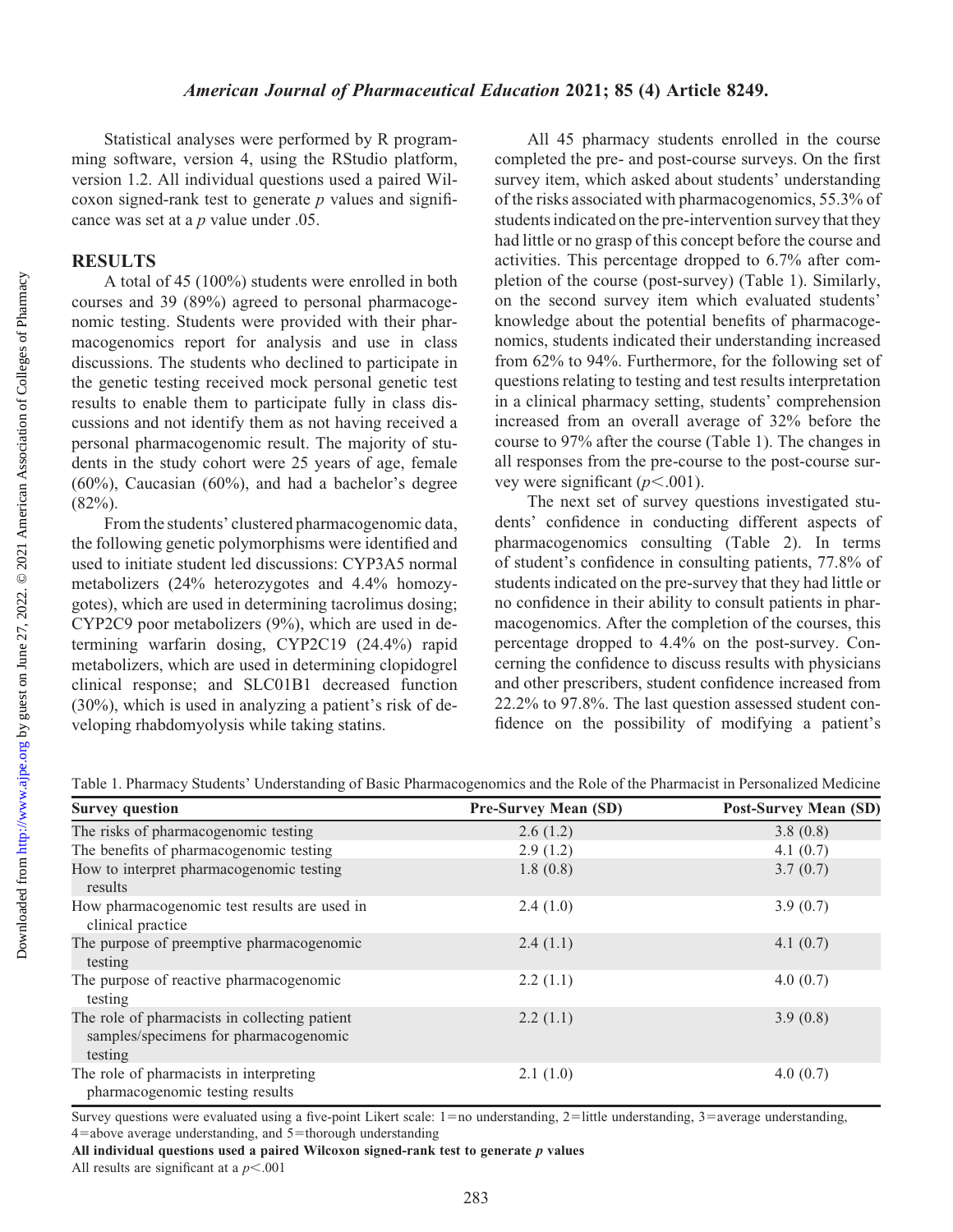|  | Table 2. Pharmacy Students' Confidence in Conducting Different Aspects of Pharmacogenomics Consulting |  |
|--|-------------------------------------------------------------------------------------------------------|--|
|  |                                                                                                       |  |

| <b>Survey question</b>                                                                                                                                  | <b>Pre-Survey</b><br>Mean (SD) | Post-Survey<br>Mean (SD) |
|---------------------------------------------------------------------------------------------------------------------------------------------------------|--------------------------------|--------------------------|
| How confident would you feel explaining<br>pharmacogenomic test results to a patient?                                                                   | 1.8(0.9)                       | 3.8(0.7)                 |
| How confident would you feel discussing<br>pharmacogenomic test results with<br>physicians and other prescribers?                                       | 1.7(1.0)                       | 3.8(0.7)                 |
| How confident would you feel modifying a<br>patient's medications (that may include<br>changing a medication) based on<br>pharmacogenomic test results? | 1.9(0.9)                       | 3.6(0.7)                 |

Survey questions were evaluated using a 5-point Likert scale: 1=extremely not confident, 2=not confident, 3=neutral, 4=confident, and 5=extremely confident

All individual questions used a paired Wilcoxon signed-rank test to generate  $p$  values

All results are significant at the  $p<.001$ 

SD=Standard deviation

medications based on pharmacogenomics test results. The perception jumped from 20% to 89%. Here, too, the changes in all responses from pre-to-post survey administration were significant  $(p<.001)$ . The next group of three questions assessed the usefulness of pharmacogenomics testing (Table 3). While there were changes in perceptions from baseline of usefulness, they were not significant.

The final set of questions investigated students' comfort about their future readiness in pharmacogenomics prescribing, results analysis, and patients counseling (Table 4). This set was the largest in the survey and included 13 questions exploring all aspects of pharmacy practice and future specialization in the area of pharmacogenomics. Student responses improved from approximately 30% to over 90% ( $p<.001$ ) on all but two of the 13

questions. The overall evaluation scores for the two questions in the pre-survey were high and the scores improved only slightly on the post-survey. These two items were question 13, "Pharmacogenomics is a useful tool that pharmacists and medical professionals can use to optimize medication efficacy and/or prevent adverse events," and question 12, "Post-graduation, I intend to read up on pharmacogenomics especially on how it influences my practice and/or specialty."

To assess objective data, in addition to the subjective results of the survey, we compared student learning outcome data from quizzes and examinations using Exam-Soft for this cohort of students (class of 2022) with that of the previous two cohorts (i.e., class of 2020 and 2021) who did not participate in this new activity but did complete the identical two-course sequence, covered the same

| Table 3. Pharmacy Students' Perception of the Usefulness of Pharmacogenomics Testing |  |  |  |  |
|--------------------------------------------------------------------------------------|--|--|--|--|
|                                                                                      |  |  |  |  |

|                                                                                                                 | <b>Pre-Survey</b> | <b>Post-Survey</b> |
|-----------------------------------------------------------------------------------------------------------------|-------------------|--------------------|
| <b>Survey question</b>                                                                                          | Mean (SD)         | Mean (SD)          |
| In general, how useful do you feel<br>pharmacogenomic testing will be in the<br>clinical setting?               | 4.0(1.3)          | 4.5(0.7)           |
| In general, how useful do you feel<br>pharmacogenomic testing will be in the<br>pharmacy setting?               | 3.8(1.4)          | 4.4(0.7)           |
| In general, how useful do you feel<br>pharmacogenomic test results are to the<br>pharmacist's care of patients? | 3.8(1.5)          | 4.5(0.7)           |

Survey questions were evaluated using a 5-point Likert scale: 1=extremely not useful, 2=not useful, 3=neutral, 4=useful, and 5=extremely useful

All individual questions used a paired Wilcoxon signed-rank test to generate  $p$  values

All results were not significant

 $SD =$ standard deviation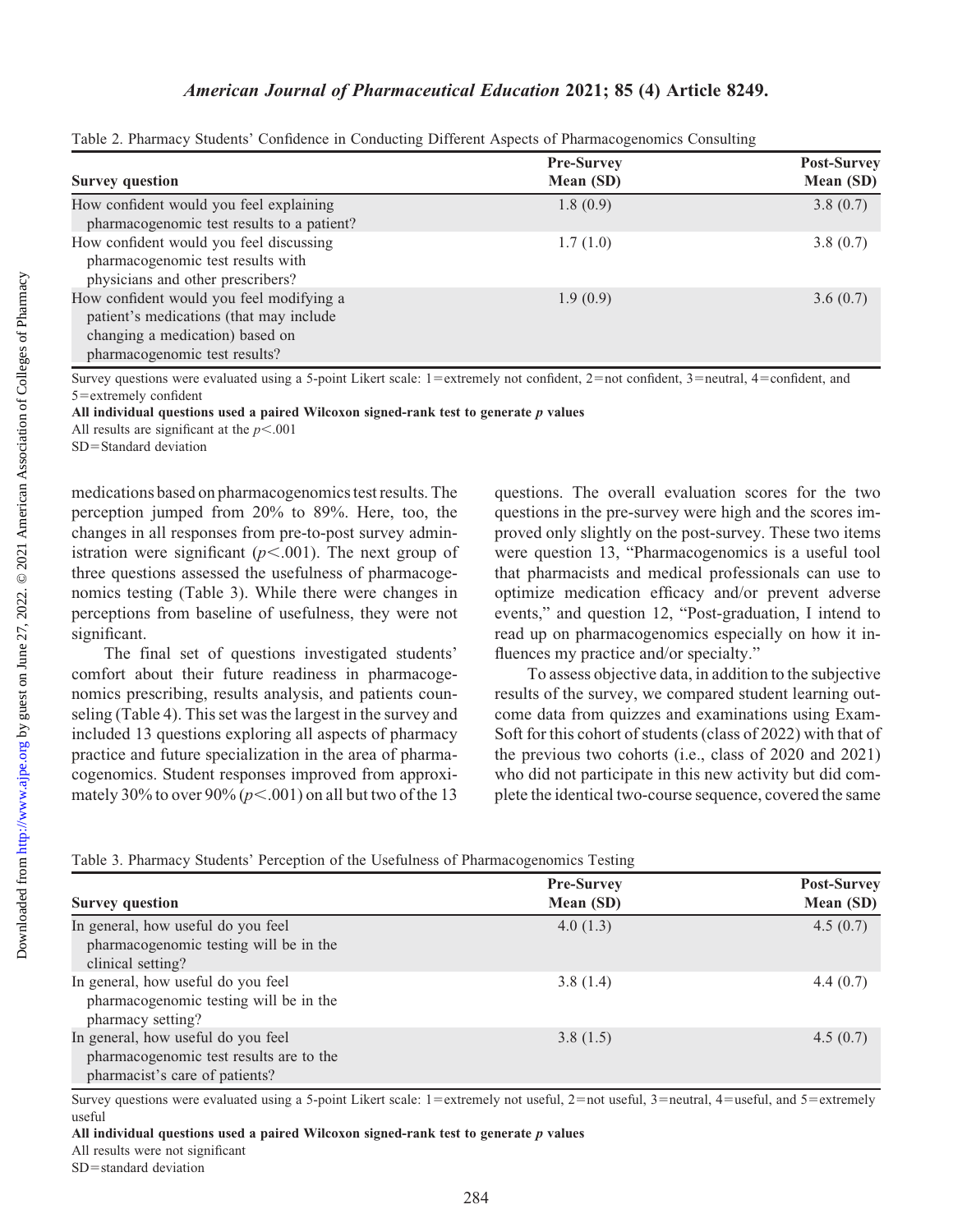| Table 4. Pharmacy Students' Comfort Level Regarding Their Future Readiness in Pharmacogenomics Prescription, Analysis, and |  |  |  |
|----------------------------------------------------------------------------------------------------------------------------|--|--|--|
| Counseling                                                                                                                 |  |  |  |

| <b>Survey question</b>                                                                                                                                      | <b>Pre-Survey Mean (SD)</b> | <b>Post-Survey Mean (SD)</b> |
|-------------------------------------------------------------------------------------------------------------------------------------------------------------|-----------------------------|------------------------------|
| I would feel comfortable ordering<br>pharmacogenomic testing                                                                                                | 2.8(1.2)                    | 3.7 $(0.6)^a$                |
| I would feel comfortable explaining the process<br>of pharmacogenomic testing to patients                                                                   | 2.4(1.0)                    | 4.0 $(0.6)^a$                |
| I would feel comfortable discussing<br>pharmacogenomic test results with patients                                                                           | 2.2(1.0)                    | 4.0 $(0.6)^a$                |
| I believe that pharmacogenomic testing is<br>critical for determining appropriate<br>healthcare                                                             | 3.3(1.1)                    | 4.0 $(0.7)^{a}$              |
| I would feel comfortable discussing genetics in<br>general with patients                                                                                    | 2.9(1.0)                    | 3.9 $(0.7)^{a}$              |
| I believe that pharmacogenomic testing is<br>critical for determining appropriate<br>medication selection and regimens (dose and<br>frequency) in patients  | 3.4(1.1)                    | 3.9 $(0.6)^{b}$              |
| I would feel comfortable discussing<br>pharmacogenomic test results with<br>physicians and other prescribers                                                | 2.3(1.0)                    | 3.8 $(0.6)^a$                |
| I would feel comfortable modifying a patient's<br>medications (that may include changing a<br>medication) based on pharmacogenomic test<br>results          | 2.3(1.1)                    | 3.8 $(0.7)^{a}$              |
| Pharmacogenomics is an integral part of the<br>pharmacy profession                                                                                          | 3.4(1.0)                    | 4.0 $(0.7)^{a}$              |
| Pharmacogenomics may be an integral part of<br>my practice as a pharmacist                                                                                  | 3.5(1.0)                    | 4.0 $(0.7)^{a}$              |
| I may encounter pharmacogenomics-related<br>questions during my practice as a pharmacist                                                                    | 3.6(0.0)                    | 4.0 $(0.6)^{b}$              |
| Post-graduation, I intend to read up on<br>pharmacogenomics especially on how it<br>influences my practice and/or specialty                                 | 3.6(1.0)                    | 3.9(0.6)                     |
| Pharmacogenomics is a useful tool that<br>pharmacists and medical professionals can<br>use to optimize medication efficacy and/or<br>prevent adverse events | 3.8(0.9)                    | 4.1(0.6)                     |

Survey questions were evaluated using a 5-point Likert scale: 1=strongly disagree, 2=disagree, 3=neither disagree or agree, 4=agree, and  $5 =$ strongly agree

All individual questions used a paired Wilcoxon signed-rank test to generate p values  $\binom{a}{b} p < .001$  b  $p < .05$ 

material, and had the same instructors of record. Although not significant, a trend toward improvement in overall course grades was seen when the aggregate classes were compared: 2020 class (n=43) 79%  $\pm$  7.6%, 2021 class  $(n=51)$  79%  $\pm$  7.61%, and 2022 class (n=45) 82%  $\pm$ 7.71% (Mean  $\pm$  SD).

The six students who declined to undergo pharmacogenomics testing still received a mock report for analysis that contained some of the same conditions in other students. We also assessed the aggregate performance of

these students compared with the rest of the class and saw a significant improvement but to a lesser extent than seen among students who participated in the testing (53% improvement vs. 60.8% in the participating group;  $p=.036$ ).

#### DISCUSSION

Pharmacogenomics has been a subject of interest for pharmaceutical and medical educators for over a decade. Several health science universities started implementing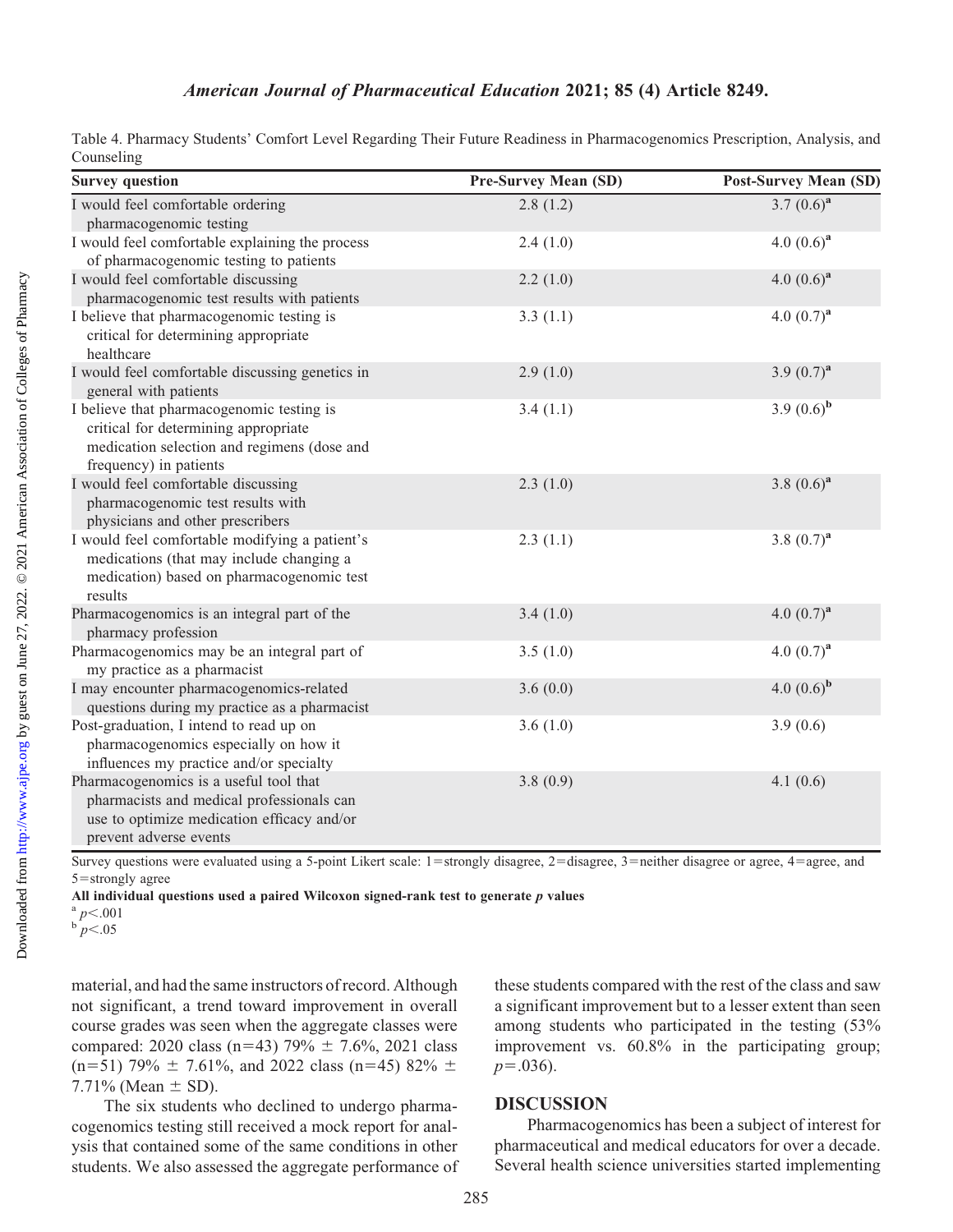clinical pharmacogenomics courses in their curriculum with some minor success.<sup>7</sup> Indeed, many studies have shown that medical and pharmacy students are not certain about including pharmacogenomics in their future practices despite having some knowledge in this area. $4,5,7$ 

We used an innovative approach to teaching pharmacogenomics. Our approach combined the benefits of a flipped classroom, standard lecture, patient care laboratory, and personal genetic data to increase student competencies in pharmacogenomics. The flipped classroom focuses on critical thinking, independent active learning, and engaged discussions among students with teachers. For example, during the student-led discussions, one member of the class volunteered a personal family history related to heart disease and nonresponse to clopidogrel following surgery. Genetic analysis showed that the student was a CYP2C19 poor metabolizer, which could explain the inefficacy of clopidogrel. Another student discussed their complicated response to antidepressants that may have been related to their CYP2D6 metabolism status. Such real-life examples from students are very helpful in demonstrating relevance to this topic.

This kind of comprehensive approach has previously been shown to increase student learning outcomes and competencies.8 Similar studies have been performed in elective courses and in postgraduate programs (eg, MS degree, postgraduate residency) with only a portion of the class. $3,9,10$  In contrast, our study included an entire class of PharmD students who were participating in required courses. By selecting the whole class for the study, we minimized the potential biases and overestimations that can result from using only highly motivated students who sign up for an elective course and may already have strong feelings about the subject.

Expanding pharmacogenomics education, using various delivery approaches, has been explored to improve patient care using therapeutic regimen optimization based on genetic makeup. Furthermore, several published studies have not assessed competency,  $9,11$  whereas our current study tried to implement several learning processes including personal genetic testing to simulate reallife scenarios of patient care.

Our data supports that the combination of several activities improves students' confidence and comfort with implementing pharmacogenomics in their training and future practice. This improvement clearly increased with the addition of students' personalized analyses of their own pharmacogenomic results as reflected by the positive shift in responses from the pre-survey to the post-survey. Providing students the opportunity to voluntarily share personal anecdotes related to gene-drug pairings with their classmates was valuable in helping them to understand the relevance and clinical utility of pharmacogenomics. With respect to assessment, participant examination performance improved compared to that of the previous years of cohorts of students that did not have this activity but had all other content delivered in the same way.

Analyzing and discussing their own pharmacogenomic results in relation to different gene-drug pairs and by counselling each other, students' interest and level of confidence in incorporating this material into their future practice increased. Similar results have been observed in other studies,  $\frac{11,12}{2}$  although they used other approaches to teaching pharmacogenomics. In agreement with several studies, $^{2,3,10}$  competencies and learning outcomes related to pharmacogenomics have seen the greatest improvement for the majority of surveyed questions in our study.

Responses to the last set of questions in the presurvey, before students had taken the course, clearly demonstrated that they were aware of the importance of pharmacogenomics to the future of pharmacy practice. This awareness of the importance of pharmacogenomics increased after participating in the study as shown by student responses on the post-survey. Indeed, our results indicated that pharmacy students at the MCW School of Pharmacy are strongly considering using pharmacogenomics testing to alter and optimize patients' therapies. Given that the demographics of our pharmacy students are comparable to those of other pharmacy students, one might anticipate similar results if this approach was replicated.

In agreement with recent publications, $4,9$  our study provides a foundation that introducing pharmacogenomics as described, may have a positive impact on students' readiness to use pharmacogenomics in their future clinical practice. Based on these study findings, we are planning to expand our pedagogical approach to pharmacogenomics instruction to all future pharmacy students. We plan to keep surveying student pharmacists to assess the evolution of their attitudes toward and perceptions about pharmacogenomics counseling throughout the PharmD curriculum.

The six students who declined to participate in the pharmacogenomic testing were provided a mock report that enabled them to participate in class similarly to the other students. Their survey data were relatively similar to that received by the rest of the class in their reports, suggesting that participation albeit not from a personal pharmacogenomic assay, did have an impact on students' perceptions about incorporating pharmacogenomics in their learning.